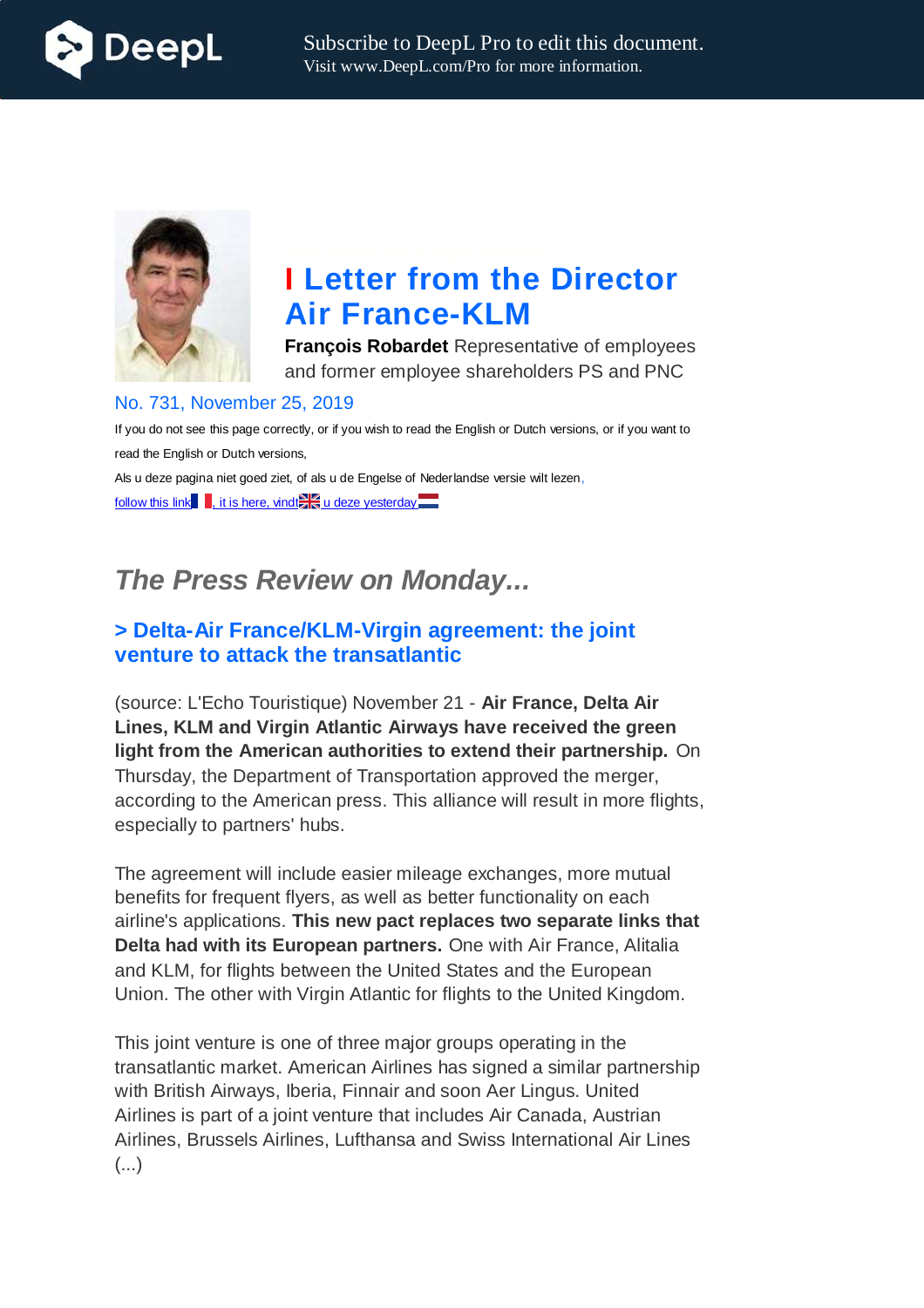**Air France, Delta, KLM and Virgin Atlantic's combined capacity between Europe and the United States is expected to increase by nearly 4% in the first half of 2020.**

However, **Alitalia's future role in the new partnership remains uncertain**. The Italian carrier, still dying, was part of the previous agreement between Delta, Air France and KLM. It was not included in the extended agreement with Virgin Atlantic, although the managers of several carriers stated that **Alitalia could later be added as an "associate" member**.

*My comment: The decision of the US authorities will allow the four partner companies to develop in one of the most profitable markets.*

*This decision is independent of the process by which Air France-KLM acquires a portion of Virgin Atlantic's share capital.*

# **> Air France strengthens its multimodal offer in Lyon**

(source Air Journal) November 22nd - **Air France flights between Paris-CDG and Lyon are now eligible in its multimodal offer** in Saint-Exupéry, which **by combining buses and planes** connects five cities in the Auvergne-Rhône-Alpes region to its air network.

The French national airline offers its customers a multimodal transport offer in **partnership with BlaBlaBus** at Lyon-Saint Exupéry airport, **linking its network to Aix-les-Bains, Chambéry, Grenoble, Saint-Chamond and Saint-Étienne**. (...) "With this combined offer, Air France is strengthening its network in the Auvergne-Rhône-Alpes region and simplifying access to its global network. This is another example of our intermodality approach, already illustrated in Lyon by the TGV Air offer," says Zoran Jelkic, General Manager France, Air France-KLM

Saint Exupéry Airport is one of the major hubs of the SkyTeam alliance group, with 16 domestic and 6 European routes. The **5 daily flights between Lyon and CDG are now eligible for the combined bus+aircraft offer, in addition to flights to Paris-Orly and Amsterdam-Schiphol**. (...).

With this bus+airplane offer, Air France customers can book their travel from start to finish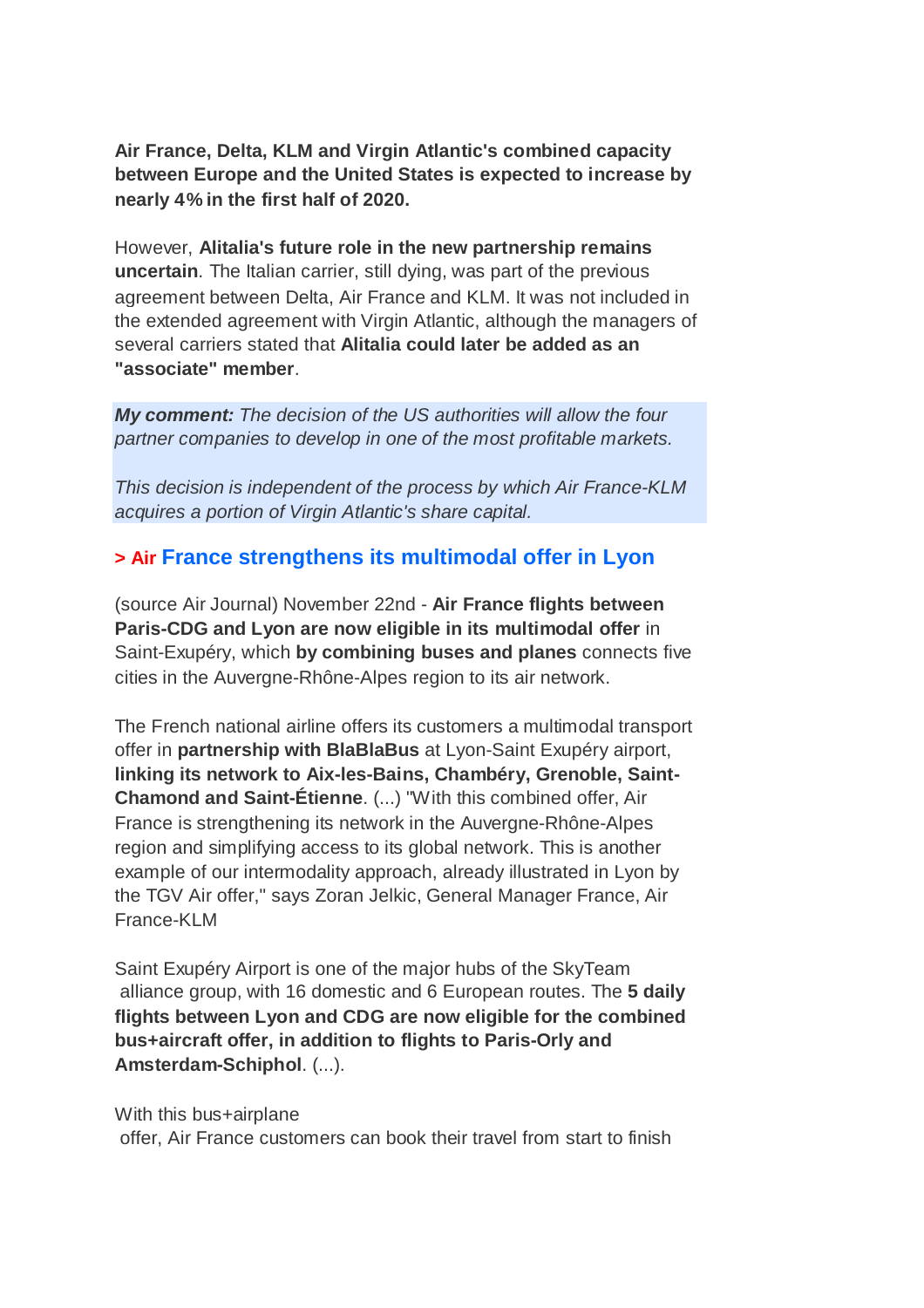and earn Flying Blue Miles, the loyalty programme of Air France and KLM among others. (...).

# **> China: AFI KLM E&M obtains CAAC approval for LEAP maintenance**

(source Air Journal) November 23rd - At the Dubai Air Show, **AFI KLM E&M, an** Air France-KLM Group MRO (Maintenance, Repair & Operations) subsidiary, **announced that it has obtained approval from the Chinese Civil Aviation Administration (CAAC) for the** maintenance and servicing of **LEAP family engines (-1A /** -1B) that **power the A320neo and Boeing 737MAX single aisles.**

The approval issued by the Chinese authority authorizes AFI KLM E&M to carry out any type of maintenance operation (on-wing/on-site) on LEAP-1A/-1B, their parts and modules, for all Chinese customers (companies and MRO). After obtaining EASA[Europe] and FAA[United States] approvals in 2018, the MRO Group is expanding the scope of its LEAP support services, which now reach both sides of the globe. The **CAAC approval comes at a time when AFI KLM E&M has already acquired extensive expertise in these engine types,** which can be shared with its customers in the Chinese region, a dynamic and growing market (...)

*My comment: Here is (again) very good news for the Air France-KLM Group's maintenance activity. These LEAP engines, developed by General Electric and Safran, are sold in more than 13,000 units worldwide.*

# **> Air France retires one of its A380s, only 9 years after service**

(source Freedom fr) 24 November - **The Airbus A380 F-HPJB, 10 years and 5 months old**, leased and operated by Air France, arrived in Malta on Saturday 23 November. There, it **will be entirely repainted in white** by ACM (Aviation Cosmetics Malta), **then returned to its lessor, Dr. Peters Group.**

Dr. Peters Group has leased four other A380s from Air France, the F-HPJD which is 9 years and 8 months old, the F-HPJE which is 9 years and 5 months old, the F-HPJG which is 8 years and 2 months old and the more recent F-HPJJ more recent, 5 years and 9 months.

Delivered in February 2010, the F-HPJB is equipped with GP7270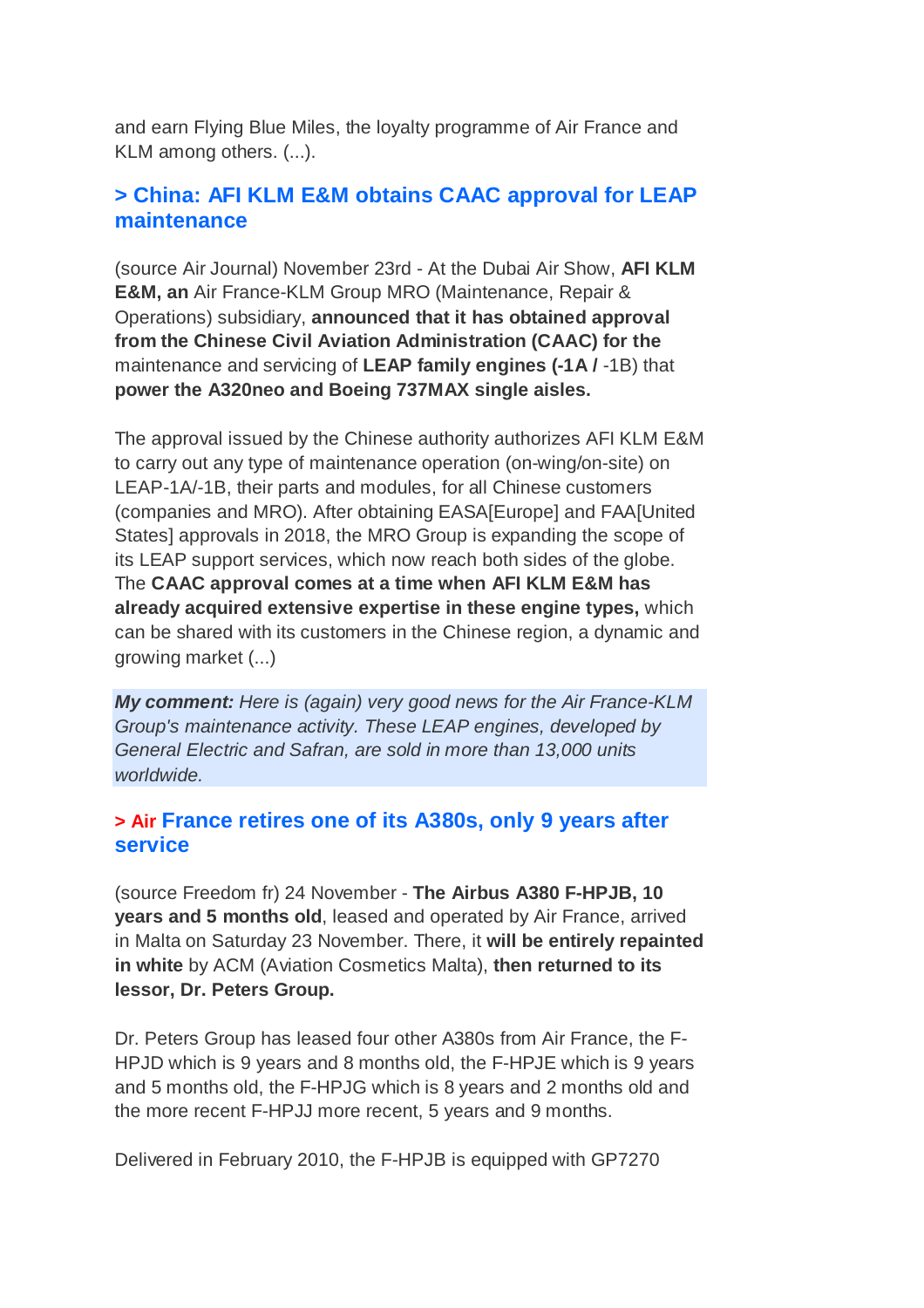engines and offers 8 seats in First, 80 in Business, 38 in Premium Economy and 389 in Economy.

By 2022, Air France will have retired its 10 A380s.

### **> Chalair, a growing company**

(source Le Télégramme) November 22nd - This Monday, after three months of suspension of the airline, **Chalair will make its first rotations between Quimper and Orly**. Portrait of a young and growing company. (...)

**Created in 1986 by a former Britair pilot**, then bought in 2003 by Alain Battisti, **the airline has been growing steadily since Hop! Air France has decided to abandon small routes such as Quimper**. "It's a bit of a race," smiles Jérôme Latrasse. **The Normandy company had an ATR in its fleet in July 2018. "There are now six of us,"** says the assistant general manager. In one year, Chalair has more than doubled the number of employees. And expects to double again over the next twelve months to 220 to 250 employees. The company has a turnover of around thirty million euros.

**In addition to Quimper-Orly, Chalair was selected in four other public service obligation tenders**: Agen and Limoges to Orly and Limoges and La Rochelle (via Poitiers) to Lyon. "We are useful where other means of transport are not efficient," summarized Alain Battisti a month ago. (...)

**The company bases its development on a commercial agreement with Air France**. In addition to miles, users will benefit from fare continuity for a connection in Paris. Cornish passengers will be able to enjoy the same conditions as Air France flights departing from Brest in the coming weeks. (...)

# **> Alitalia: Atlantia throws in the towel, the future is still as blurry as ever**

(source Boursier com) November 21 - Alitalia's future is still as uncertain as ever. On the eve of a new deadline set by the Italian government, **Atlantia indicated** last night **that it had decided not to participate in the rescue of the carrier**. The group controlled by the Benetton family considered that the conditions were not met to join a consortium formed with Ferrovie dello Stato.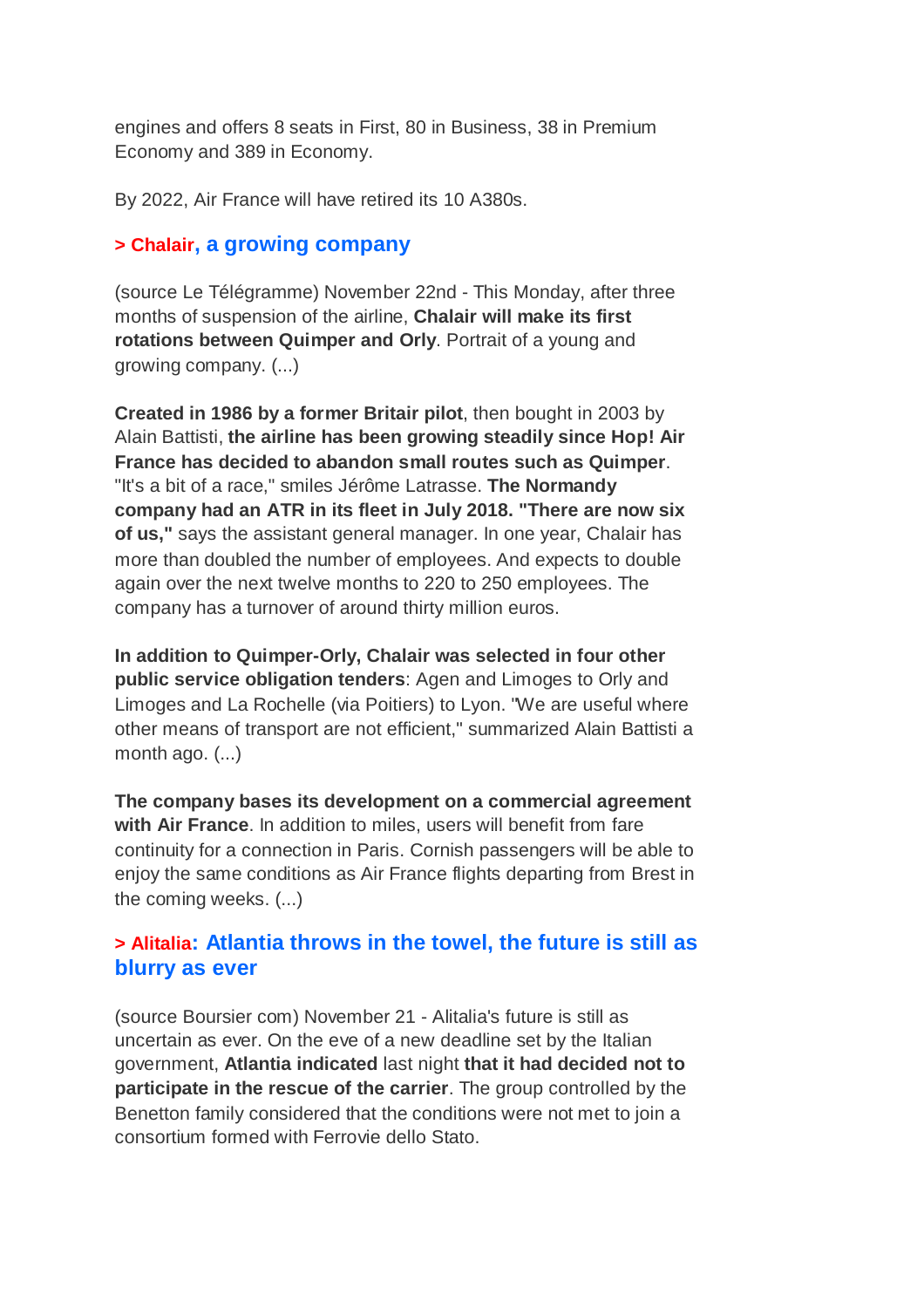**Rome, which would be prepared to grant 350 million euros in bridging loans to** allow the airline to continue flying for several months while waiting for an agreement to be finalised, **would not rule out temporarily nationalising Alitalia** if no adequate offer is made, reported "La Repubblica" on Tuesday. The **company's directors could also allow Alitalia to go bankrupt and liquidate its assets to repay its debts**.

Threatened with liquidation, Alitalia has been under special administration since May 2017 after the failure of two previous rescue plans in 2009 and 2014. Despite its renunciation, Atlantia has indicated that it is ready to continue discussions aimed at finding an industrial partner and developing a common, solid and long-term business plan for Alitalia's recovery.

On the side of the players in the sector, **Delta Airlines and Lufthansa are perceived as the two most serious candidates to** take part in the rescue of the transalpine firm. But here again, however, **neither company has so far been able to find a compromise with the various parties involved in** a complex matter.

# **> Kenya Airways: "Our competitors with a public shareholder are doing better than us"**

(source Jeune Afrique) 24 November - At the end of the year, Sébastian Mikosz, CEO of Kenya Airways (2018 revenue: €973 million), appointed in June 2017, will leave the company's management. (...) The **conditions for the nationalisation of Kenya Airways and its integration into a public holding company with Jomo Kenyatta International Airport in Nairobi are currently under consideration by Parliament, which** would like to conclude the transaction by the end of 2019. A plan submitted to the government, in a March 2018 white paper, by Sébastian Mikosz and his teams to get the company back on track, even as its rival Ethiopian Airlines is accumulating good results and the single market for the African sky is opening up. (...)

#### *Is there not a risk that nationalizing the company will increase these political interferences?*

A company is well managed or not. Kenya Airways has accumulated \$2 billion in debt while being private. It was the state that came to save her. KLM was at the shareholders' table. What did he do? **All our competitors in whose capital the State is present are doing better**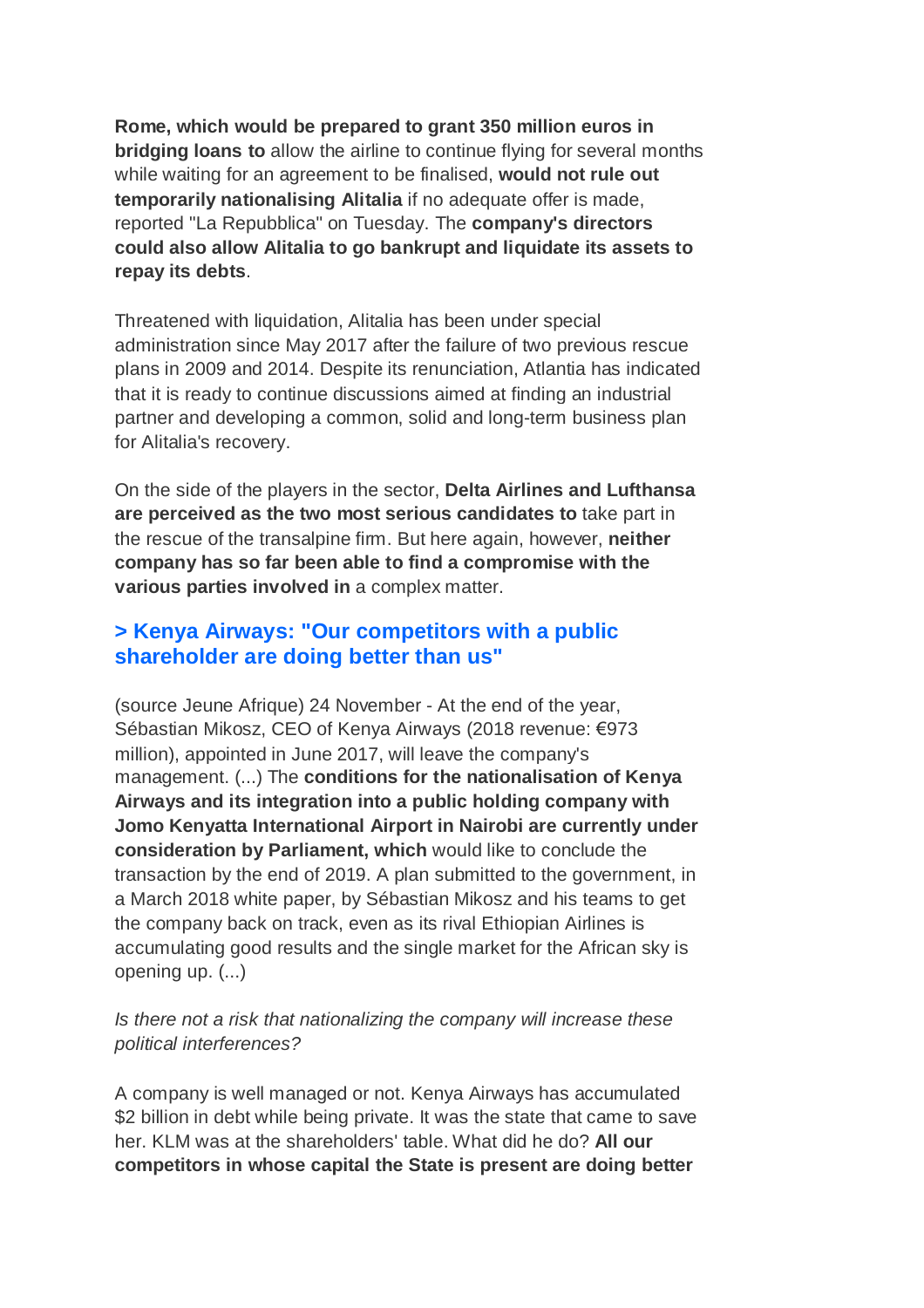**than we are.** Now, it can also kill a company. But today, we're private and out of breath. We need to return to the State to face competition, lower our costs and increase our market share. The company continues to be in a difficult financial situation. (...)

While banks and landlords can be reassured about Kenya Airways' ability to service its air traffic, the **company does not have the means to restructure itself.** So investments in simulators, in maintenance, in digital, which would allow us to reduce our costs, are deferred. (...)

*How to increase traffic on African lines? How can we compete with Ethiopian, which is heavily supported by the state?*

**Only those who are large and subsidized will survive**. And the little lines will die. (...) The main problem **in Africa** is that **costs are 30% to 40% higher than in Europe. Fuel oil is overtaxed, so the price of tickets is automatically overtaxed**. Per capita GNP is lower than in Europe. There are fewer customers who have to pay more. Opening up the market will not change that. The problem is demand.

#### *How would market opening reduce ticket prices?*

Because someone is sponsoring. But **there is no guarantee that liberalization will have an impact on tariffs**. The larger ones will have the ability to compete with the smaller ones, who will exit the market. **Look at the transatlantic lines: the price of tickets only increases because the smallest ones have been taken out by very powerful people.**

*My comment: The ills suffered by Kenya Airways are common to many airlines around the world: insufficient size, high taxes and competition from a neighbouring airline supported by its state, Ethiopian Airlines.*

# **> Boeing: first firm orders for the 737 MAX since its immobilization**

(source La Tribune) November 19 - After months of airline mistrust of the 737 MAX, **Boeing has won its first firm orders for the 737 MAX at the Dubai Air Show**.

(...) Since the aircraft stopped in March following two deadly accents, only the IAG group has shown its confidence by signing a letter of intent in June to purchase 200 copies (...)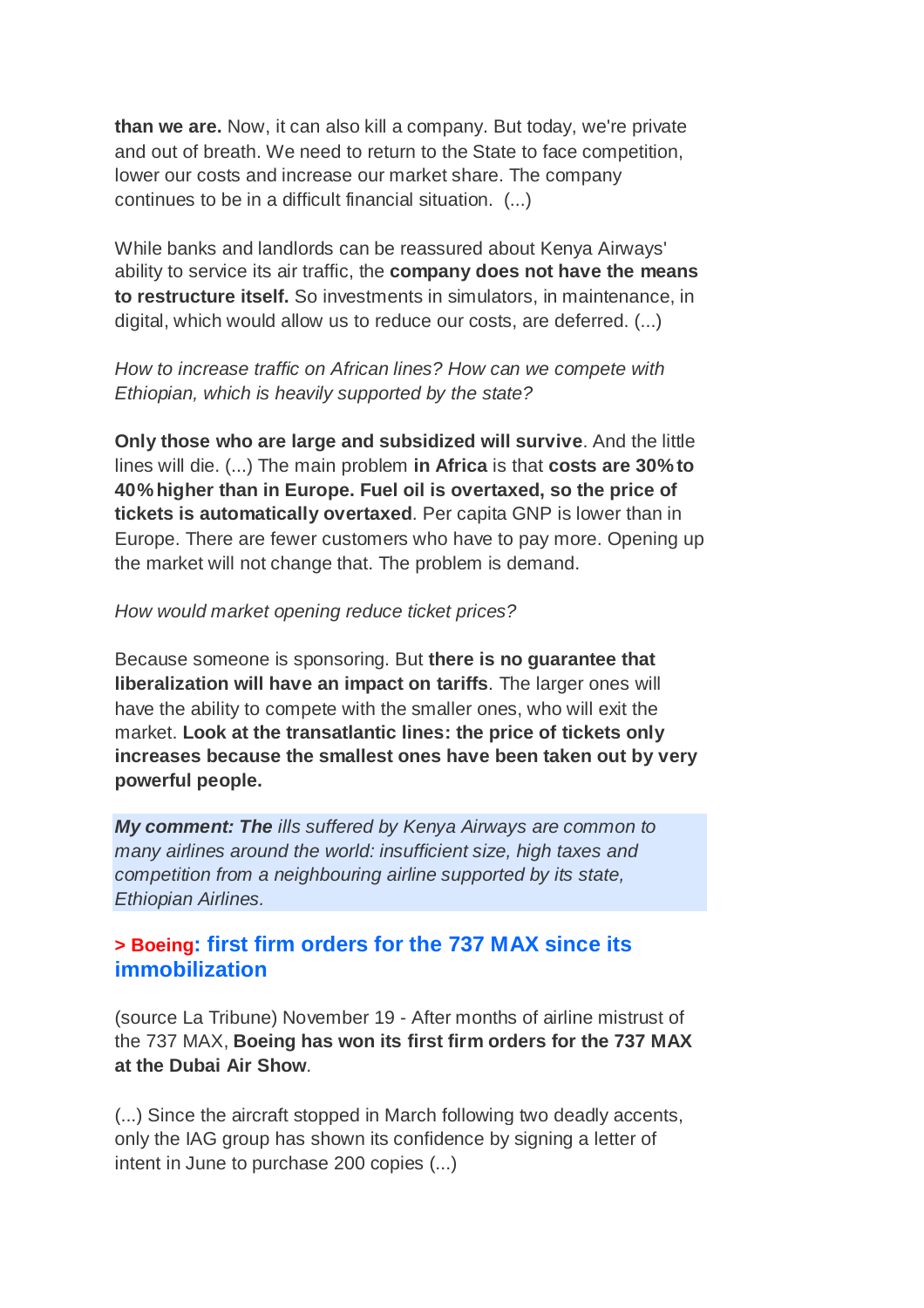**After the firm order for 10 aircraft signed on** Monday by **Turkish SunExpress**, a subsidiary of Turkish Airlines and Lufthansa, **Boeing announced on Tuesday another firm contract for 20 aircraft** with an operator who did not wish to be identified. In addition to these two orders, Air Astana has signed a letter of intent for 30 B737 MAX. (... )

For its part, **Airbus has once again won major orders** from the Dubai Airshow. **After 170 firm orders placed on Monday** (Emirates for 50 A350-900s, and Air Arabia for 120 A320 family aircraft), the **European aircraft manufacturer has increased its scorecard with four new contracts**: Easyjet for 12 additional A320 Neo, Air Sénégal for 8 A220 (purchase protocol), the Saudi low-cost Flynas (10 A321 XLR) and the leasing company GECAS for 12 A330 Neo and 20 A321 XLR (7 of which are conversions of a previous order of 321 Neo).

*My comment: At the end of October, the A320 family (A318, A319, A320 and A321), launched in 1987, became the most ordered aircraft type, with 15,193 aircraft. It is ahead of the Boeing 737, launched in 1967, with 15,136 aircraft ordered.*

*Waiting for changes to the MCAS system, which caused two fatal accidents on the B737 Max, has frozen order intake for this model.*

# *End of the press review*

# **> Follow-up to the referendum on the privatisation of Aéroports de Paris**

The consultation mechanism on the privatisation of the ADP group is open from 13 June to March 2020. To lead to a shared initiative referendum (RIP), it requires the signature of 4.7 million voters.

On the Internet, the consultation is signed on the website referendum.interieur.gouv fr

As of November 25, when half of the signature deadline has passed, the consultation had collected 992,000 signatures, or 21.03% of the required signatures.

# **> My comment on the evolution of the Air France-KLM share price**